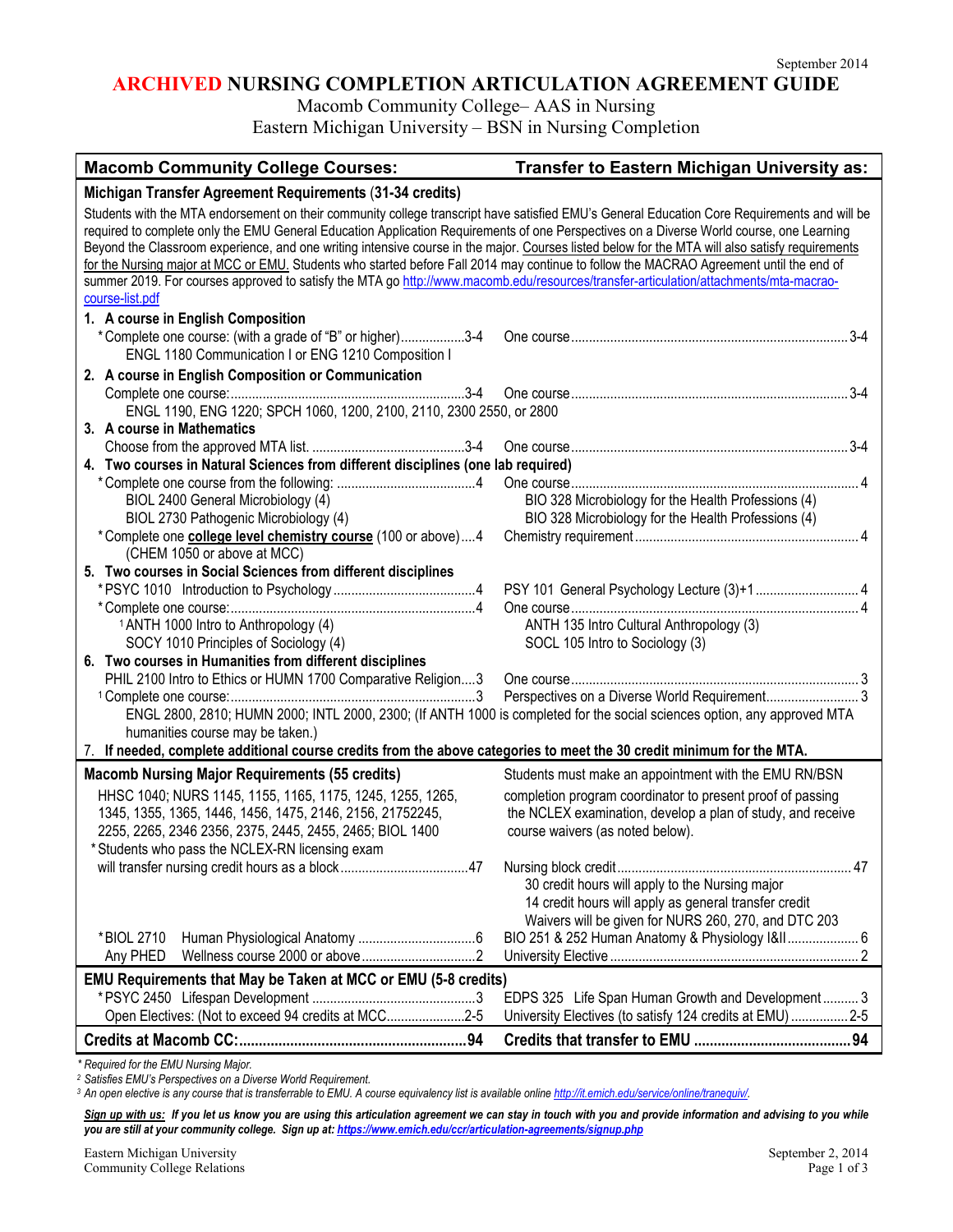# **ARCHIVED NURSING COMPLETION ARTICULATION AGREEMENT GUIDE**

Macomb Community College– AAS in Nursing Eastern Michigan University – BSN in Nursing Completion

| <b>Completion of the Nursing Program at EMU</b>                                                                                                                                                                                                                                                                                                                                                                                                                                                                                                                                                                                                                                                                                                                                                                                                                                                                                                                                                       | Suggested Sequence for completing the program:                                                                                                                                                                                                                                                                                                                                                                                                                                                                                                                                                                                                                             |
|-------------------------------------------------------------------------------------------------------------------------------------------------------------------------------------------------------------------------------------------------------------------------------------------------------------------------------------------------------------------------------------------------------------------------------------------------------------------------------------------------------------------------------------------------------------------------------------------------------------------------------------------------------------------------------------------------------------------------------------------------------------------------------------------------------------------------------------------------------------------------------------------------------------------------------------------------------------------------------------------------------|----------------------------------------------------------------------------------------------------------------------------------------------------------------------------------------------------------------------------------------------------------------------------------------------------------------------------------------------------------------------------------------------------------------------------------------------------------------------------------------------------------------------------------------------------------------------------------------------------------------------------------------------------------------------------|
| <b>Pre-Admission Requirement (3 credits)</b><br>IHHS 200 Reading and Writing in Nursing Studies 3<br>Major Requirements (23 credits total)<br>NURS 265 R.N. Essentials of Prof Nursing Practice I  3<br><sup>1</sup> NURS 365W RN Essentials of Prof Nursing Practice II 3<br><sup>2</sup> NURS 451 Community Health Nursing Clinical (LBC)  3<br>NURS 465 R.N. Essentials of Prof Nursing Practice III  3<br><b>Consult Nursing Completion Advisor for suggested courses</b><br><b>University Electives (4 credits)</b><br>A minimum of 30 credits must be completed at EMU and a<br>minimum of 124 total credits is required to graduate.<br>The Nursing Completion Program is offered at a number of<br>EMU regional centers and on-line. Contact the BSN<br>Completion program coordinator for more information.<br>Note: If sufficient credits hours are not transferred from MCC,<br>additional EMU credits must be completed to reach the minimum<br>of 124 credit hours required to graduate. | Semester 1<br>(7 credits)<br>IHHS 200 Reading and Writing in Nursing Studies3<br>Semester 2<br>(6 credits)<br>NURS 265 R.N. Essentials of Professional Nursing Practice I  3<br>Semester 3<br>(5 credits)<br><sup>1</sup> NURS 365W  R.N. Essentials of Professional Nursing Practice II<br>*Semester 4<br>(7 credits)<br>NURS 465 R.N. Essentials of Professional Nursing Practice III 3<br>*Semester 5<br>(5 credits)<br><sup>2</sup> NURS 451 Community Health Nursing Practice (Lab)3<br>*Semesters 4 and 5 may be switched in the sequence.<br>All coursework for this degree must be completed within six<br>years of taking the first 200 level NURS course at EMU. |
|                                                                                                                                                                                                                                                                                                                                                                                                                                                                                                                                                                                                                                                                                                                                                                                                                                                                                                                                                                                                       |                                                                                                                                                                                                                                                                                                                                                                                                                                                                                                                                                                                                                                                                            |

*<sup>1</sup> Satisfies the Writing in the Major requirement.*

 $\lceil$ 

*<sup>2</sup> Satisfies the Learning beyond the Classroom requirement.*